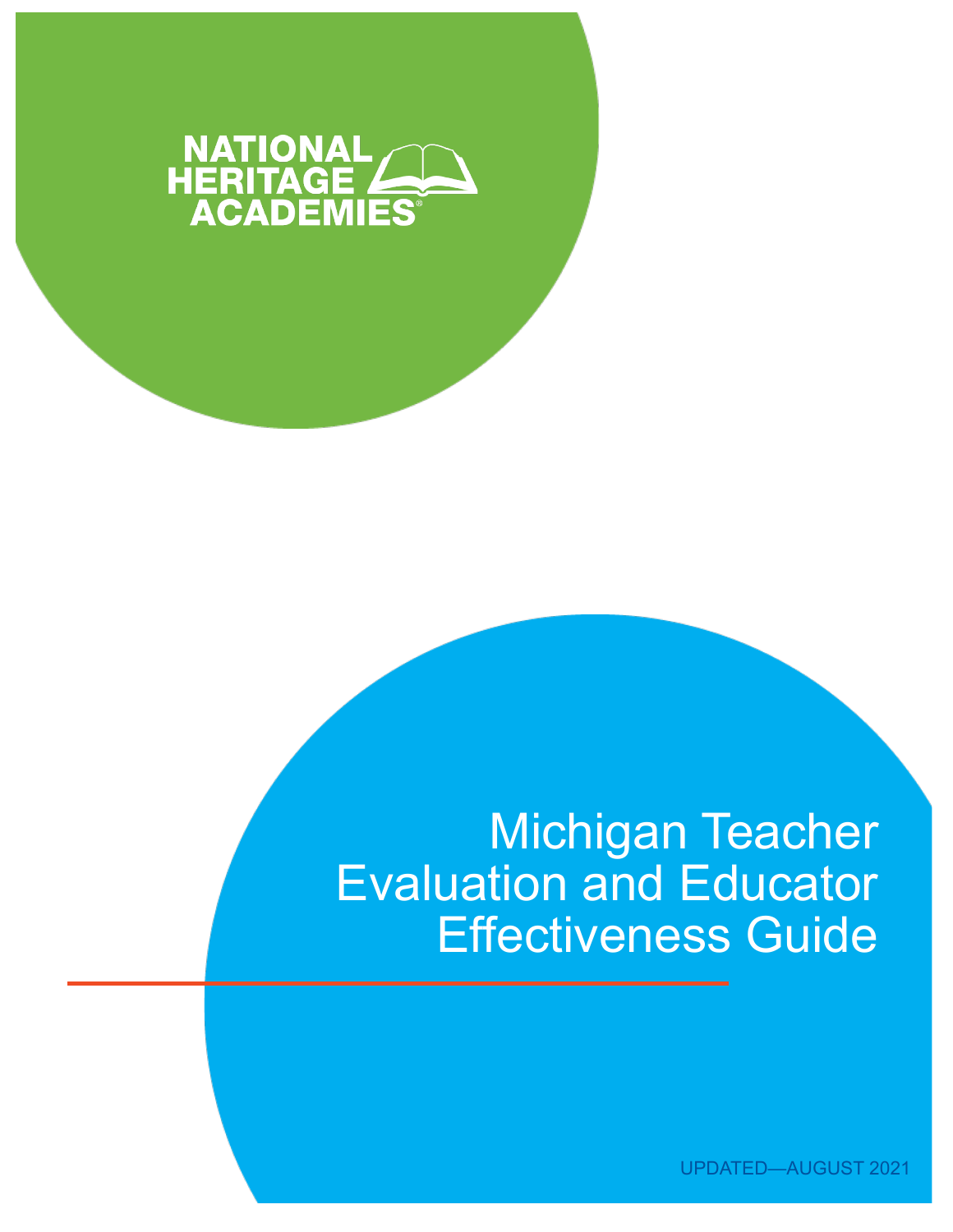## **OVERVIEW**

At National Heritage Academies (NHA), our college readiness goal is that 90% of students who have been with us for three or more years meet or exceed the college readiness thresholds in both Math and Reading. We know that employee performance plays an integral role in ensuring we achieve this goal. This guidebook provides information about teacher performance, evaluations, and state educator effectiveness.

## **EVALUATIONS**

## <span id="page-1-0"></span>**The Process**

NHA teachers are evaluated annually by their assigned dean using the NHA teacher evaluation rubric. The locally developed evaluation rubric and observation protocol uses competencies built around a researchbased model with core tenets from Doug Lemov, Robert J. Marzano, and Charlotte Danielson, internationally recognized experts in teacher effectiveness and teacher evaluation design. The evaluation is just one component of a larger process that occurs throughout the year to facilitate conversation around clear expectations for performance and fosters continuous development. This process includes:

- Lesson plan review
- Student assessment data review
- Ongoing classroom observations
- Full lesson observations (at least two per school year)
- Feedback from key stakeholders
- One-on-one (O3) coaching conversations around continual improvement
- Professional development goal setting and progress monitoring (including professional development plans)
- Performance calibrations
- Annual performance evaluation

Information from evaluations contribute to decisions regarding promotion, compensation, goal setting, professional development, and employment.

## <span id="page-1-1"></span>**Rubric Assignment**

Positions assigned to the teacher rubric include, but are not limited to, the following:

- General Education Teacher
- Specials Teacher
- Special Education Teacher
- EL Teacher
- At Risk Teacher
- Teacher in Residence
- Teach Force Teacher
- Academic Specialist
- Math Specialist
- Reading Specialist
- Library Technology Specialist

## <span id="page-1-2"></span>**Evaluator Training and Calibration**

Evaluator training and calibration are essential to ensure all evaluators are on the same page. All new deans receive training to ensure they understand the teacher evaluation rubric and how to utilize it effectively in their practice. School leaders meet together locally and organizationally each year to ensure they remain aligned in their practice. In addition, principals review teacher evaluation ratings before they are finalized to provide an additional step of checks and balances. These practices increase rater reliability and consistency and help drive performance results.

Prior to the start of school, teachers also receive training on the evaluation rubric by approved trainers through NHA. All approved trainers are educators that have received in-depth training on NHA's evaluation rubrics.

## <span id="page-1-4"></span><span id="page-1-3"></span>**Competencies**

The NHA teacher evaluation tool for K-8 schools has six competencies: (1) Classroom Culture, (2) Planning, (3) Teaching, (4) Assessing, (5) Quality of Student Learning, and (6) Professional Accountabilities. The first four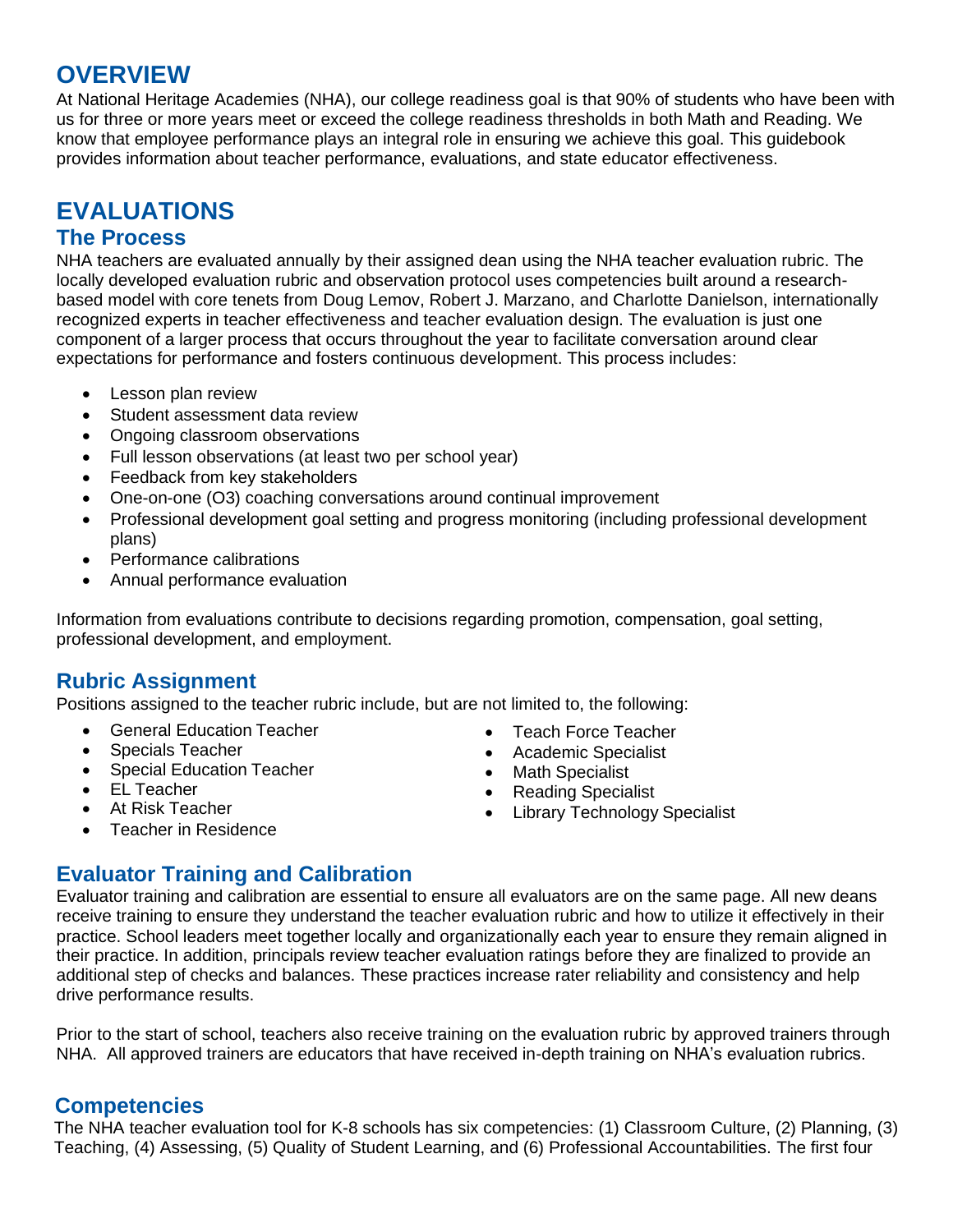competencies are collectively referred to as the Classroom Framework. The NHA teacher evaluation used at NHA high schools includes one additional competency—Student Perception. Below is an overview of all of the competencies and their associated indicators:

| <b>Competencies</b>                  |                          | <b>Indicators</b>                                |
|--------------------------------------|--------------------------|--------------------------------------------------|
| CLASSROOM FRAMEWORK                  | <b>Classroom Culture</b> | <b>Building Positive Relationships</b>           |
|                                      |                          | <b>Physical Environment</b>                      |
|                                      |                          | <b>Routines and Procedures</b>                   |
|                                      |                          | <b>Student Behavior and Moral Focus</b>          |
|                                      | Planning                 | Identify and Analyze the Complexity of Standards |
|                                      |                          | <b>Instructional Alignment</b>                   |
|                                      |                          | Pacing<br>$\bullet$                              |
|                                      |                          | <b>Differentiated Planning</b>                   |
|                                      | Teaching                 | <b>Instructional Rigor</b>                       |
|                                      |                          | <b>Cognitive Engagement</b>                      |
|                                      |                          | • Use of Time                                    |
|                                      |                          | <b>Personalized Instruction</b>                  |
|                                      | Assessing                | <b>Implementing Assessment Strategy</b>          |
|                                      |                          | Analyze Data                                     |
|                                      |                          | <b>Actionable Feedback</b>                       |
| <b>Quality of Student Learning</b>   |                          | Positive Impact on Student Learning              |
| <b>Student Perception*</b>           |                          | <b>Student Perception</b>                        |
| <b>Professional Accountabilities</b> |                          | Dependability                                    |
|                                      |                          | • Core Values                                    |
|                                      |                          | Communication                                    |
|                                      |                          | <b>Teamwork</b>                                  |

*\*only included on evaluations for NHA high schools teachers.*

## **Performance Ratings**

Evaluators provide a rating for each of the evaluation indicators using the following scale:

| Ineffective (1)   | Developing (2)       | Effective (3)     | Exemplary (4)            |
|-------------------|----------------------|-------------------|--------------------------|
| Below expected    | Approaching expected | Meets expected    | Model to other staff and |
| performance level | performance level    | performance level | shares knowledge         |

The teacher evaluation rubric has criterion-referenced progressions of performance expectations. Deans consider each teacher individually and review the rubric beginning at the left Ineffective column and progressing to the right Exemplary column for each indicator. Teachers need to fulfill each performance measure in its entirety before progressing to the next level. Once a rating is provided for all indicators, an overall evaluation rating is calculated based 30% on Classroom Framework, 30% on Professional Accountabilities, and 40% on Quality of Student Learning (as required by state law). The overall evaluation rating is determined using the following scale:

| $1.00 - 1.49$ |
|---------------|
| 1.50 - 2.49   |
| $2.50 - 3.49$ |
| $3.50 - 4.00$ |
|               |

*NOTE: An overall score of Ineffective or Developing doesn't automatically trigger a formal corrective action. Instead, the dean will design an individual development plan that identifies the best way to address the identified growth opportunities, which could include a formal corrective action if deemed appropriate.*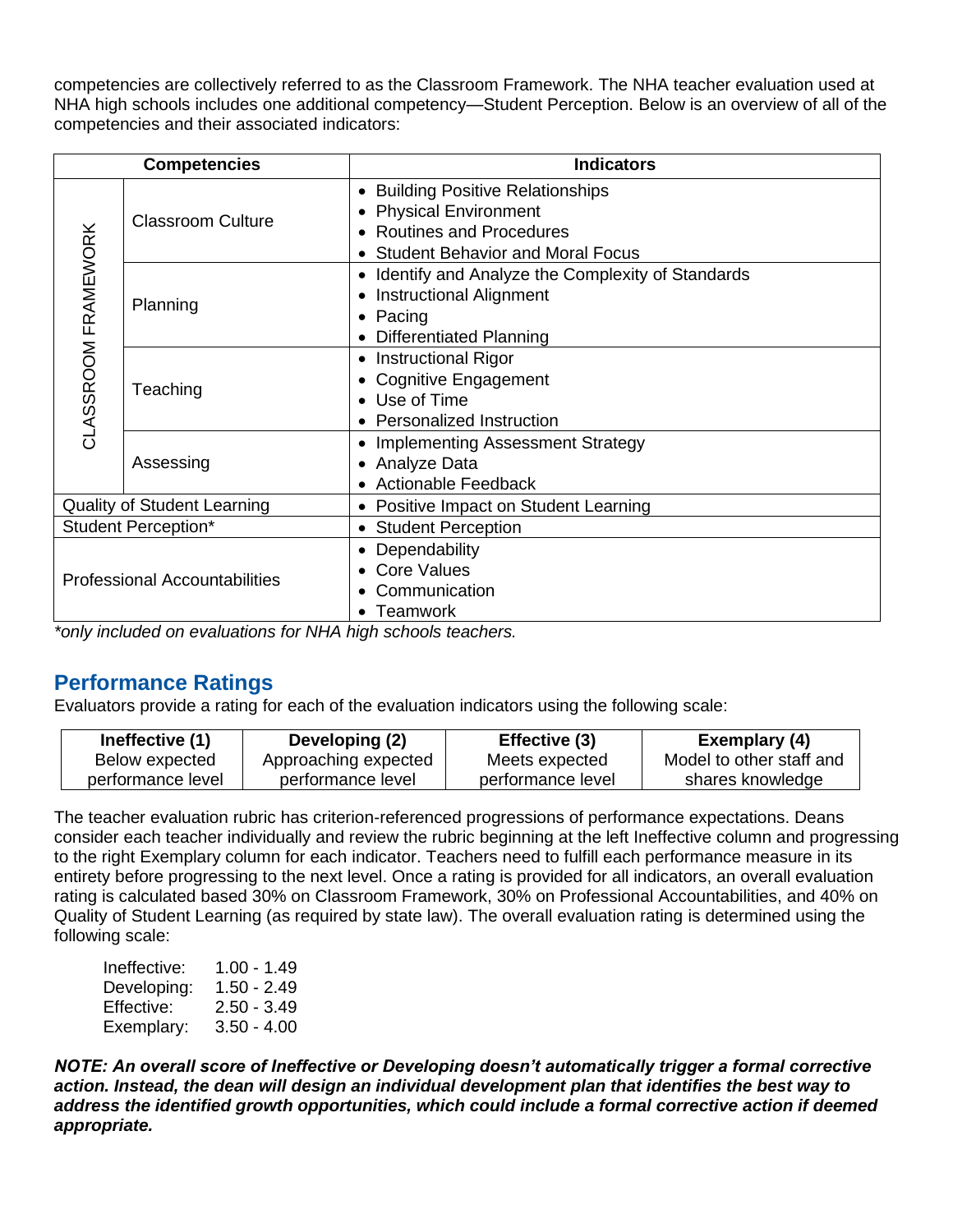## <span id="page-3-0"></span>**Teacher reliability and validity process plan**

NHA demonstrates that our teacher evaluation/observation tool meets the standards considered valid and reliable by:

- 1. Providing a professional development training for all new deans on using the teacher rubric for evaluations/observations. This initial training will calibrate evaluators on the use of NHA's evaluation/observation tool.
- 2. During the training, deans will:
	- Review the evaluation rubric in depth.
	- Write down their ratings during observation of a video watching a teacher in his/her classroom.
	- Have conversations with one another to calibrate their ratings and discuss the reasoning behind why they provided those specific ratings to the teacher.
- 3. To demonstrate reliability among deans, after the training, deans will watch another teacher video and receive an assessment on their use of the evaluation/observation tool. Deans will watch the video and answer a set of questions about their observation. Each of the deans that participate will receive a score.
- 4. NHA will analyze the data from the video exercise for reliability and the ratings assigned by different evaluators observing the same lesson to ensure there is at least 70% interrater agreement.
- 5. To guarantee our evaluation rubrics are valid and we are measuring the right thing, we will regularly review the correlation of our teachers' evaluation ratings with student growth scores.

An analysis will be conducted every three years to determine the continued reliability and validity of NHA's teacher evaluation/observation tool.

# **OBSERVATIONS**

### **The Process**

Deans will conduct at least two full lesson observations per year for each of their assigned teachers. The first full lesson observation is considered a mid-year progress report. NHA requires all full lesson observations to be at least 30 minutes in duration, one of which must be unannounced, per state guidelines. In addition, teachers can be observed on any area within the Classroom Framework daily. NHA utilizes an internal online tool, the Interactive Framework, to aid in the use of the Classroom Framework as a blueprint to grow teachers. Teachers are observed by their assigned administrator on the Classroom Framework and rated based on the evidence the administrator collects. Some areas in which administrators observe teachers are lesson plans, student engagement, instructional practice, and implementation of their assessment strategy. Teachers receive results of observations via email following the observation and best practice is that the post-observation conference happens during the next scheduled one-on-one (O3) meeting. In addition, all teachers receive an individualized development plan within the Interactive Framework tool. The plan is created based on the professional development goals that are set by the leader and teacher. Goals are clearly identified and action steps and progress toward goals are documented within the tool.

## **Training and Mentoring**

NHA offers many opportunities for professional development to help attract, retain, and grow our staff. All new NHA teachers will participate in a New Teacher Learning Program designed to ensure understanding of the foundational tenets and skills needed to be successful as they step into their teaching role. New teachers will also receive ongoing individualized coaching and training from their dean throughout the year actively supports their specific needs. To provide further support, all teachers withing their first three years of teaching will participate in a beginning teacher support program, which includes being assigned a mentor. Scheduled meetings with their mentor provide ongoing support in curriculum, instructional practice, and classroom